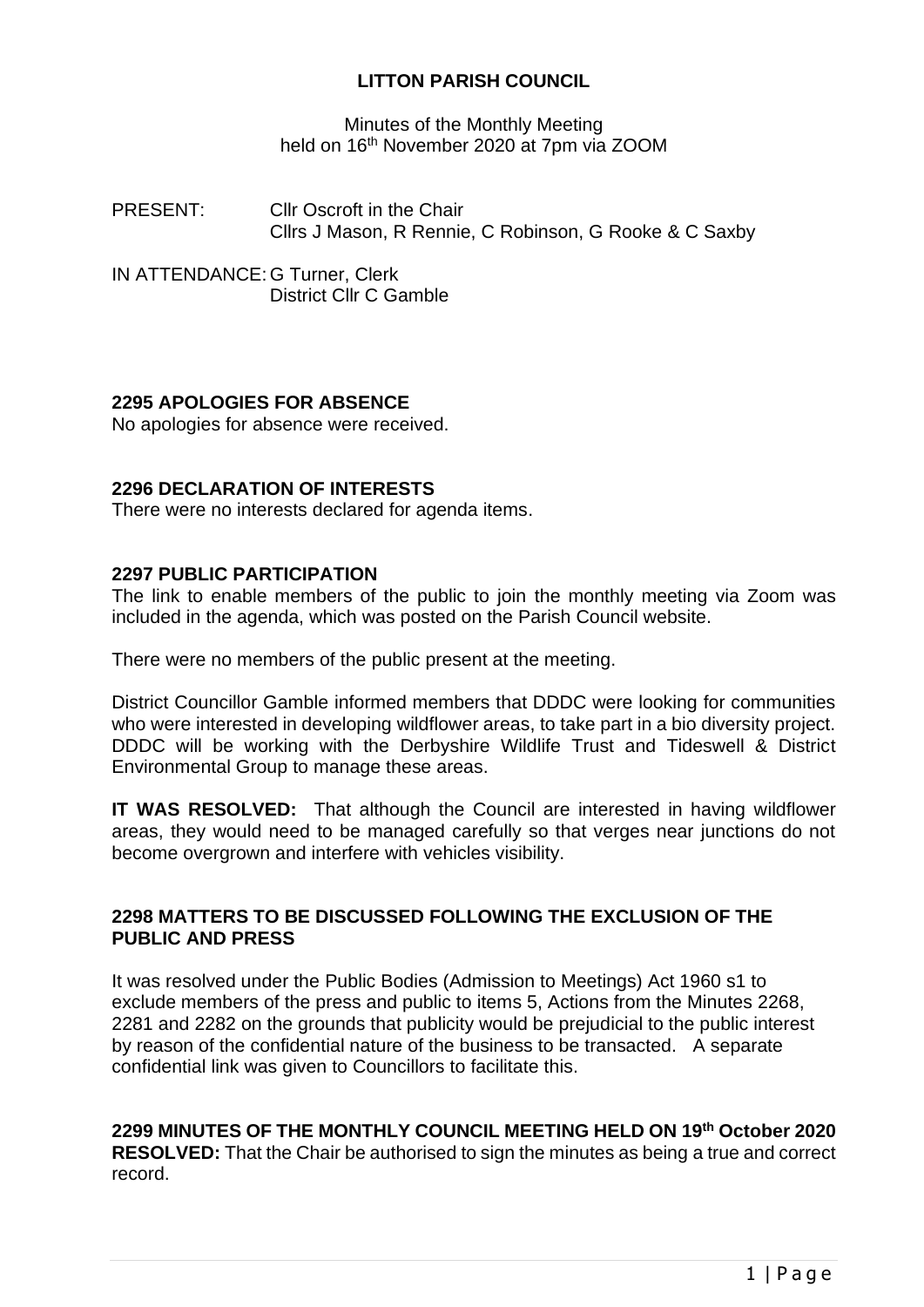# **2300 ACTIONS FROM THE LAST MEETING**

# **-2174 Litton telephone kiosk adoption contract**

**IT WAS AGREED:** To ask Mark Cox to quote for the cost of a light, motion sensor, fitting RCD protection and performing an Electrical Inspection (ECR).

**IT WAS ALSO AGREED:** to investigate whether a grant towards the cost could be obtained.

#### **-2221 Seating area of Cressbrook Village Green**

Councillor Oscroft reported that he will put a notice on Cressbrook's Facebook Group stating that the bench is unsafe and will be removed by the Council, if it remains unclaimed.

# **-2250 PARKING, SIGNAGE AND OVERGROWN VERGES AT CRESSBROOK**

A response from DCC stating that any signs that are placed on the highway have to be contained in the 'Traffic Signs Regulations and General Directions 2016' document, in order to ensure consistency across the country and avoid confusion, was circulated to members.

It was noted that Councillor Gamble has chased DCC regarding the reinstatement of the white lines in Cressbrook, in order to deter parking on the narrow sections of road and blocking the route for emergency vehicles.

## **-2251 RENEWAL OF PLAY CHIP AT THE PLAYGROUND**

The Clerk informed members that she had applied to Councillor Gamble for monies from the Local Projects Fund towards the cost of renewing the play chip at the playground.

# **-2252 PLAYGROUND IMPROVEMENTS**

Councillor Rooke informed members that he and Councillor Rennie had now met with 3 playground equipment providers to discuss refurbishments to the playground and that they were awaiting quotes.

**IT WAS RESOLVED:** That Councillor Oscroft will investigate the costs for repairing the infant swings.

#### **-2274 TREE GUARDS**

Councillor Rennie reported that Robin Broadbent is able to make wooden tree guards to **-2275 EXTENSION OF WHITE LINE OPPOSITE HALL LANE TO ENABLE THE SERVICE BUS SPACE TO TURN ROUND** 

protect the two saplings once they are ready to be planted on the village green.

It was noted that the Council is still waiting for a response from DCC on this item.

**IT WAS AGREED:** That District Councillor Gamble will also request the extension of the white lines, via DCC's website.

# **-2778 REQUEST FOR FOOTPATH NEAR NEW HOUSES AT LITTON DALE**

It was noted that the Clerk had written to DCC requesting a new stretch of pavement along Litton Dale to join up with the two stretches of pavement already in place.

**IT WAS AGREED:** That District Councillor Gamble will also request a new pavement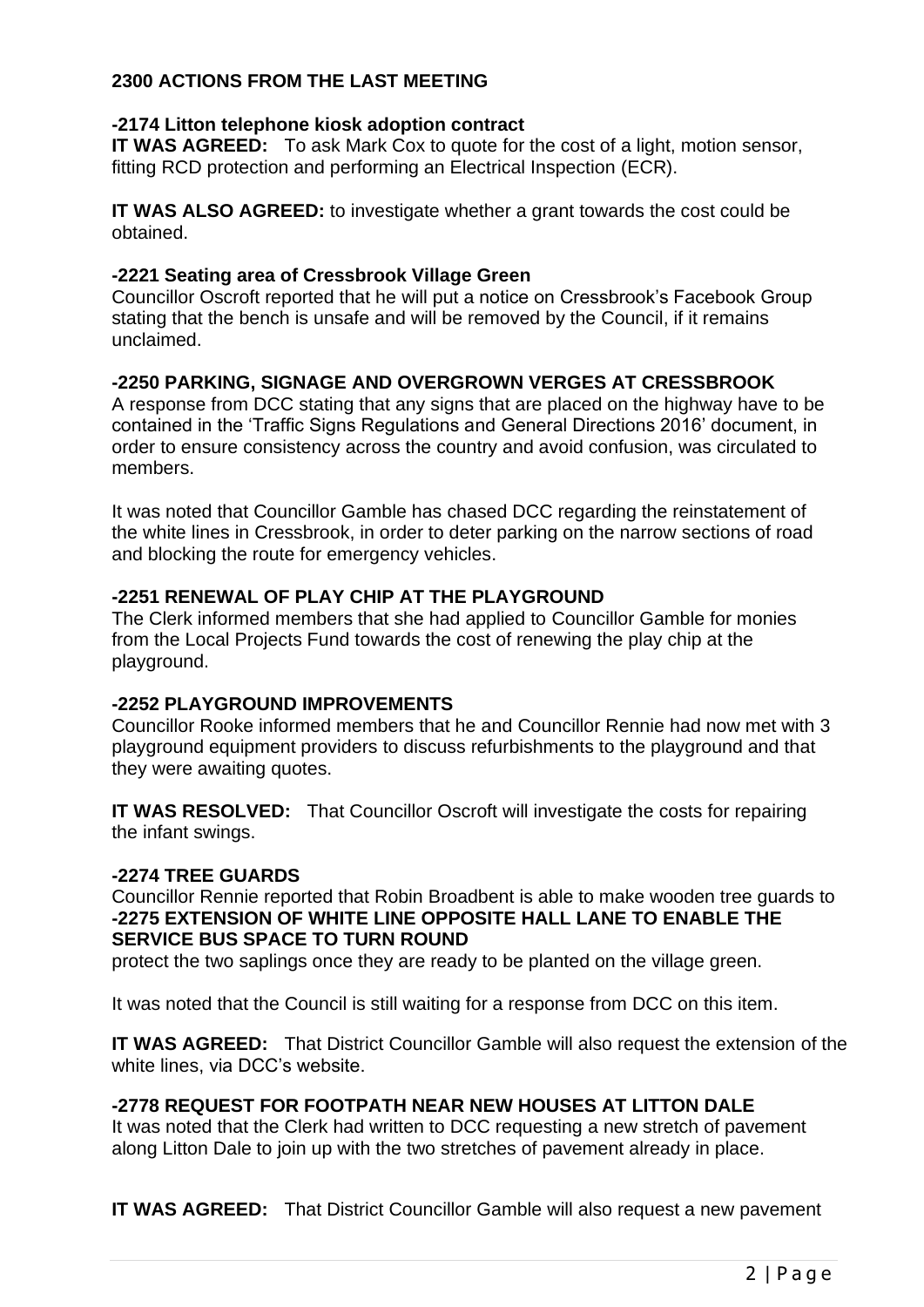# **FOLLOWING THE EXCLUSION OF THE PUBLIC AND PRESS**

#### **-2268 RETENDERING OF HANDY PERSON AND GRASS CUTTING CONTRACTS FROM 1ST APRIL 2021**

Revised copies of the grass cutting and handy-person contracts were circulated to members.

**IT WAS RESOLVED:** That the amendments to the handy-person contract be approved.

**IT WAS ALSO RESOLVED:** That the strimming of Barratt's Lane in the grass cutting contract be amended in the manner discussed.

**IT WAS FURTHER AGREED:** To advertise the contracts in January 2021 in the Village Voice, Peak Advertiser and various Facebook sites.

# **-2281 VEHICULAR ACCESS ACROSS THE VILLAGE GREENS**

**IT WAS RESOLVED:** To send a chase letter to the new owners of the Hillock asking them to sign and return the Vehicular Licence Agreement previous sent.

#### **-2282 SUNNYBANK**

It was noted that Councillors Mason and Rooke along with the Clerk met with the owner of Sunnybank to discuss possible solutions to this matter.

**IT WAS RESOLVED:** That further exploration of the possible outcomes was needed before a decision could be made.

**2301 PROPOSED ANNUAL MEMBERSHIP TO THE OPEN SPACE SOCIETY IT WAS AGREED:** To join the Open Space Society at a cost of £45 per annum.

# **2302 REVIEW OF CEMETERY AND GARDEN OF REMEMBRANCE FEES**

**IT WAS AGREED:** To increase the fees at the cemetery and garden of remembrance by 2% rounded up to the nearest £1.

# **2303 HANDY-PERSON'S QUARTER 2 REPORT**

A progress report from the handy-person, with additional tasks identified, was circulated to members.

**IT WAS RESOLVED:** That the following additional tasks identified in the handyperson's report be approved:

(1) Replace rotting post to raised beds in Sensory Garden using surplus hours in the current contract to cover labour and material costs.

(2) Repair loose downpipe and joints to water butt in cemetery at a cost of £37.

# **2304 GRANT APPLICATION FROM CRESSBROOK BAND**

An application for a grant of £100 was circulated to members from Cressbrook Band. The Band's ability to raise funds has been severely restricted during the continuing